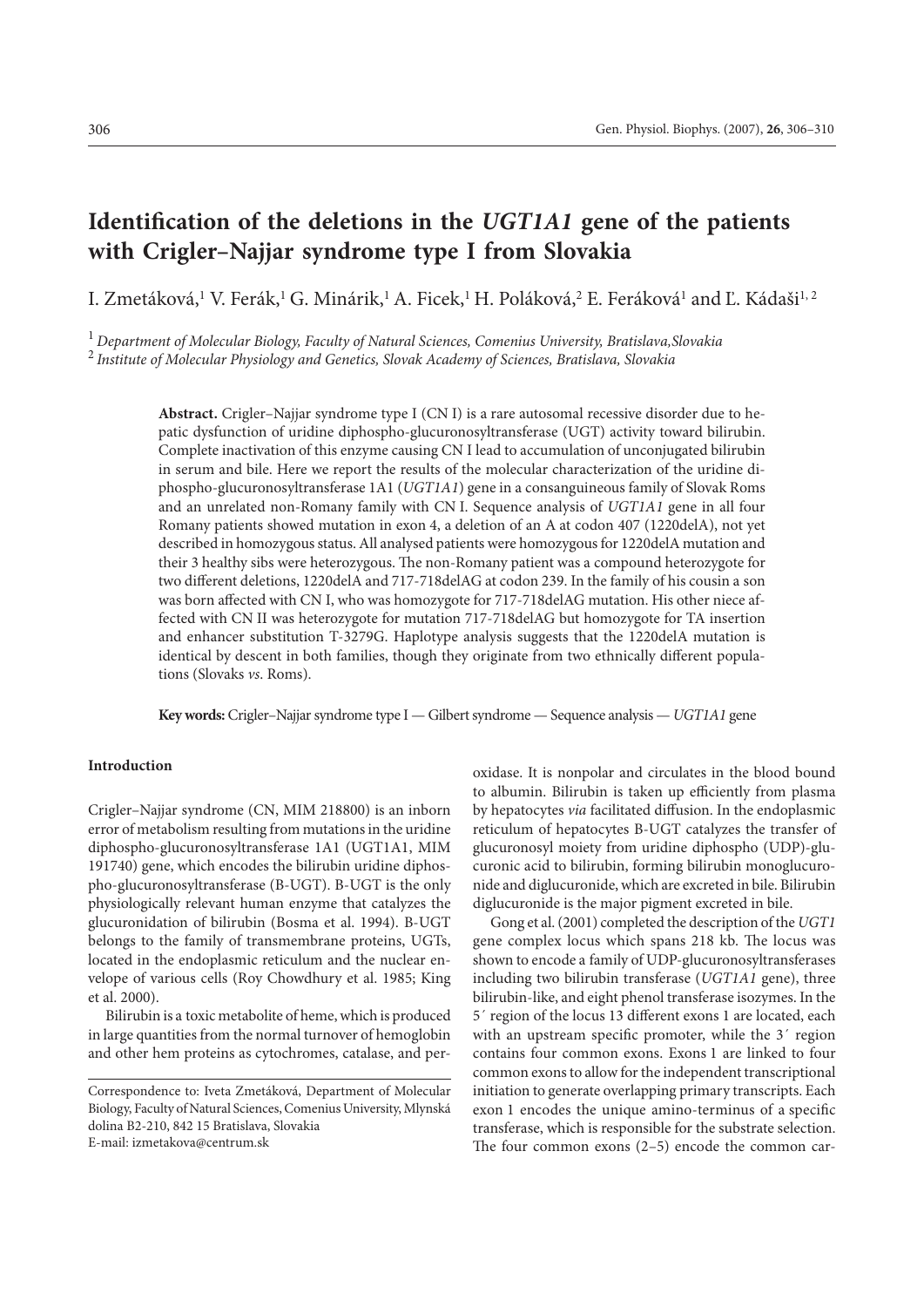boxyl-terminus of each isoform that binds the sugar donor substrate UDP-glucuronic acid. First of the 13 unique exons 1 to the four common exons (2–5) of the *UGT1* gene complex is the unique exon 1 of the *UGT1A1* gene.

CN is characterized by severe nonhemolytic unconjugated hyperbilirubinemia and it has been classified, according to the severity of the disease, into two types (Arias 1962).

CN type I (CN I) (Crigler and Najjar 1952) is a rare autosomal recessive disorder due to total absence of hepatic B-UGT activity (UGT, E.C. 2.4.1.17) toward bilirubin. Since birth have the patients with CN I persistent elevation of unconjugated bilirubin in serum and bile, usually above 340 *μ*mol/l level, which may cause later bilirubin encephalopathy (kernicterus – bilirubin forms deposits in the central nervous system leading to lethal neurotoxicity) and death in infancy or childhood. Phototherapy is the preferred long-term treatment for CN I patients. If serum bilirubin level cannot be kept below 450 to 500 *μ*mol/l range, liver transplantation is currently the only definitive therapy.

For CN type II (CN II, MIM 606785) both autosomal recessive and dominant inheritance with variable penetrance have been reported (Arias 1962). B-UGT activity is usually less than 10% of normal. Type II patients have serum bilirubin level in the 120–340 *μ*mol/l range, and respond to phenobarbital treatment (Seppen et al. 1994) by induction of the residual B-UGT activity with consequent reduction of serum bilirubin level. Clinically, this form of icterus is not as acute as type I, and it is rarely associated with kernicterus.

Although the incidence of CNs is not known precisely, it appears to be less than one in a million live births (Van der Veere et al. 1996).

The third inherited disorder of bilirubin glucuronidation, Gilbert syndrome (GS, MIM 143500), is one of the most common inherited disorders in humans, and represents the mildest form of inherited unconjugated hyperbilirubinemia

with prevalence approximately 10–13% in Caucasians. Serum bilirubin level fluctuates from normal to 85 *μ*mol/l. GS is associated with structurally normal *UGT1A1* gene encoding region, but with a variant type of promoter and enhancer area upstream to the coding sequence. While the normal TATAA element has the sequence  $A(TA)_{6}TAA$ , the Gilbert-type promoter has most often the sequence  $A(TA)_{7}TAA$  (Bosma et al. 1995). The most frequent mutation in enhancer area is substitution T-3279G (Sugatani et al. 2002). These mutation,  $(A(TA)<sub>7</sub>TAA$  and T-3279G), together reduced the expression of the structurally normal enzyme to about 30% of the normal value.

In the human *UGT1A1* gene 77 defects have been described so far, that are associated with defective bilirubin glucuronidation (Kadakol et al. 2000; Servedio et al. 2005).

Here we present the results of mutation analysis of the *UGT1A1* gene in six CN I and one CN II patient from Slovakia.

#### **Subjects and Methods**

We investigated four patients (sibs) with CN I, aged 5 to 17 years, born to consanguineous (double-first cousin) parents from an endogamous community of Roms (Gypsies), and an unrelated non-Romany family with two patients affected with CN I and one patient with CN II. A pedigree of the Romany family is shown in Fig. 1. All affected sibs have jaundice and persistent nonhemolytic severe unconjugated hyperbilirubinemia with neurological disturbances. The first signs of jaundice were observed on 2nd day after birth. Unconjugated hyperbilirubinemia persisted despite repeated phenobarbital therapy. Limited reduction of serum bilirubin level was observed with whole body phototherapy (12 h/day), which is used continuously in all patients. During the last



Figure 1. Pedigree of the CN I family.  $*$  family members whose DNA was available and analyzed.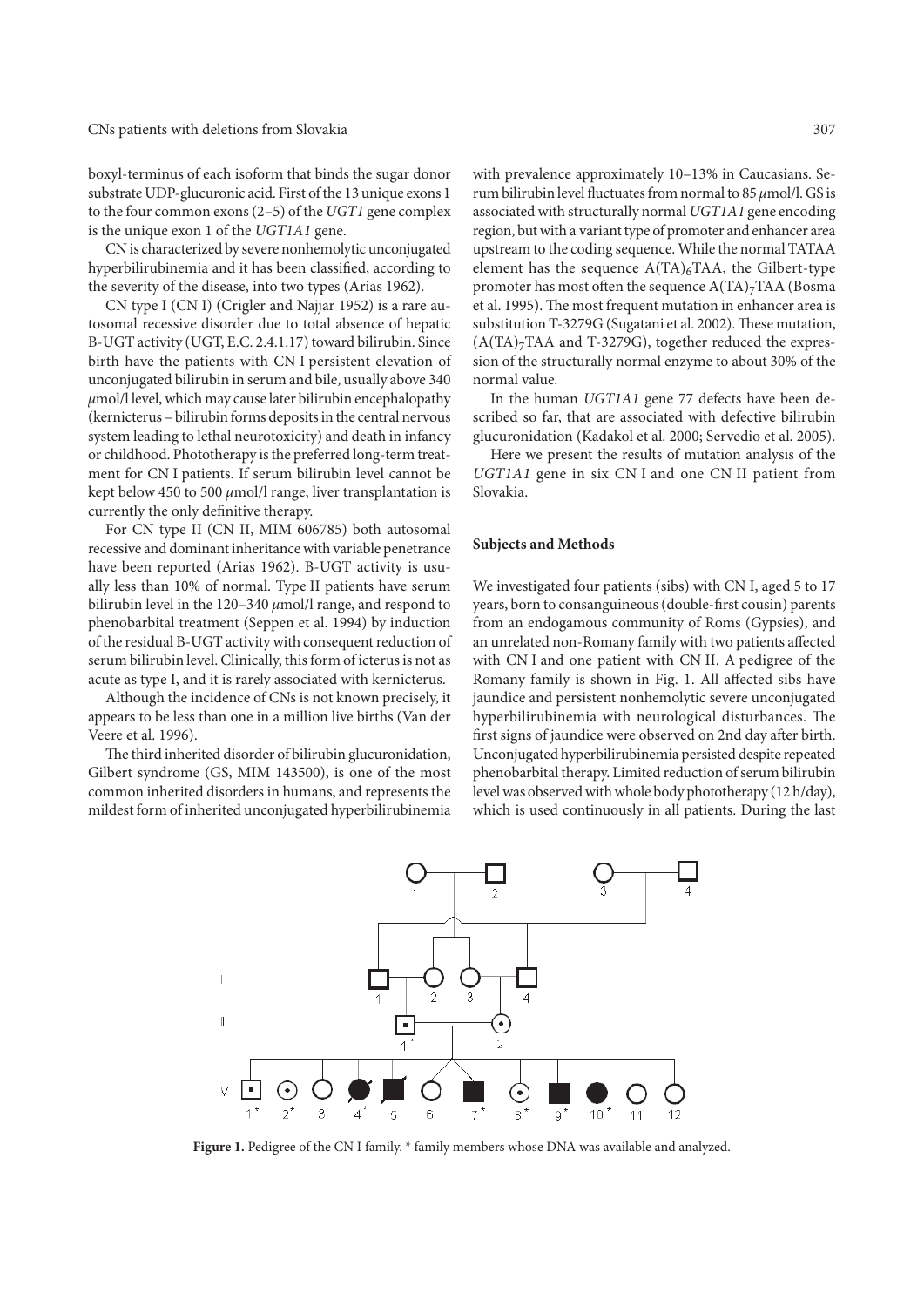|                | Name of<br>primers | 5' sequence 3'                | Size of PCR<br>products (bp) |
|----------------|--------------------|-------------------------------|------------------------------|
| Enhancer       | $CN - EF$          | TCT TCA CCT CCT CCT TAT TC    | 476                          |
|                | $CN - ER$          | GGG CAC AGA AAA TTC AGA       |                              |
| <b>TATA</b>    | $CN - TBF$         | GCT CCA CCT TCT TTA TCT CTG   | 266                          |
| box            | $CN - TBR$         | TCA ACA GTA TCT TCC CAG CA    |                              |
| Exon           | $CN - 1F$          | GGT GTA TCG ATT GGT TTT TGC   | 1013                         |
| 1              | $CN - 1R$          | GGG CTA GTT AAT CGA TCC AAA   |                              |
| Exon<br>2      | $CN - 2F$          | CAA ACA CGC ATG CCT TTA ATC   | 363                          |
|                | $CN - 2R$          | GGG AAA AGC CAA ATC TAA GGT   |                              |
| Exon           | $CN - 3F$          | TCA GAG GAC CCC TGT TTT C     |                              |
| 3              | $CN - 3R$          | GGG AGG ATG TCA GCA GTT AC    | 450                          |
| Exon           | $CN - 4F$          | GGC ATG TGA GTA ACA CTG AGT C | 522                          |
| $\overline{4}$ | $CN - 4R$          | AGC CTA GGT GAC AGA GCA AGA   |                              |
| Exon           | $CN - 5F$          | GCA GCC ATG AGC ATA AAG AG    | 509                          |
| 5              | $CN - 5R$          | AAG CAG TCT GGG GCT GAT T     |                              |

**Table 1.** Primers used for polymerase chain reaction (PCR) and sequencing of the *UGT1A1* gene

3 years, the serum bilirubin level of the patients ranged between 370–480 *μ*mol/l.

The unrelated non-Romany patient aged 28 years affected with CN I was born to non-consanguineous parents. His serum bilirubin level varied between 560–610 *μ*mol/l despite phototherapy and phenobarbital treatment. He received a liver transplant at the age of 19 years. At the time of liver transplantation he had developed mild form of brain damage. After transplantation, his serum bilirubin levels rapidly decreased to normal. The niece of this patient with serum bilirubin level of 295 *μ*mol/l and the family of his cousin, with CN I affected son, were also investigated. The affection of the two years old niece was clinically described as CN II.

Genomic DNA was extracted from EDTA anticoagulated peripheral blood by phenol-chlorophorm extraction. All five exons of the *UGT1A1* gene involving their flanking intronic regions, the promoter area, and the phenobarbital-response enhancer module (PBREM) were amplified by polymerase chain reaction (PCR). It seems like the oligonucleotide primers were designed by themselves (Tab. 1).

A total of 25 *μ*l reaction volume contained 100 ng human genomic DNA, 2.5 *μ*l of 10 × PCR buffer (10 mmol/l Tris-Cl, 1.5 mmol/l MgCl2, 50 mmol/l KCl, 0.17 mg/ml BSA, 0.1% Triton-X 100), 200 *μ*mol/l of each dNTPs (Invitrogene), 0.2 *μ*mol/l primers for exons 1, 2, 5 and enhancer area, but 0.12 *μ*mol/l primers for exons 3, 4 and promoter of the UGT1A1 gene (VBC Genomics, Wien, Austria) and 0.5 unit of Taq polymerase (Life Technologies, Wien, Austria).

Thirty cycles of amplification were performed in thermal cycler (GeneAmp PCR System 9700, Applied Biosystems). Conditions for PCR were: initial denaturation at 94° C for 4 min, followed by 30 cycles of 94°C for 1 min, 57°C for 1 min, 72°C for 2 min. A final extension step was at 72°C for 7 min.

PCR products were sequenced by dye terminator sequencing on an Applied Biosystems model 310 Genetic Analyser and model 3100-Avant Genetic Analyser (Foster City, USA).

## **Results and Discussion**

Out of 12 children, born to consanguineous parents, we have examined 4 patients with CN I, their 3 unaffected sibs, and their father. Sequence analysis of exons 1–5 and promoter and enhancer area of *UGT1A1* gene in all 4 patients showed a mutation in exon 4, a deletion of an A at codon 407 (1220delA), resulting in a frameshift and creating downstream a stop codon at position 410, thus resulting in the production of a shortened functionless protein (Fig. 2). Deletion 1220delA has been previously described by Kadakol et al. (2000, 2001) in 2 girls who presented with severe neonatal hyperbilirubinemia resulting in kernicterus. These patients were heterozygous for this deletion, and at same time, also heterozygous for the *UGT1A1* promoter insertion on the structurally normal *UGT1A1* allele. All four patients from the Romany kindred were homozygous for 1220delA mutation in exon 4 and for substitution T-3279G in enhancer of the *UGT1A1* gene and all 3 healthy sibs and their father were heterozygous for these two mutations. No other change in DNA sequence was observed in other exons as well as in the promoter area. This is the first description of homozygosity for the 1220delA mutation. The homozygosity is a consequence of consanguinity among the parents (double-first cousin).

Sequence analysis of *UGT1A1* gene of the other CN I patient of Slovak non-Romany origin revealed that he was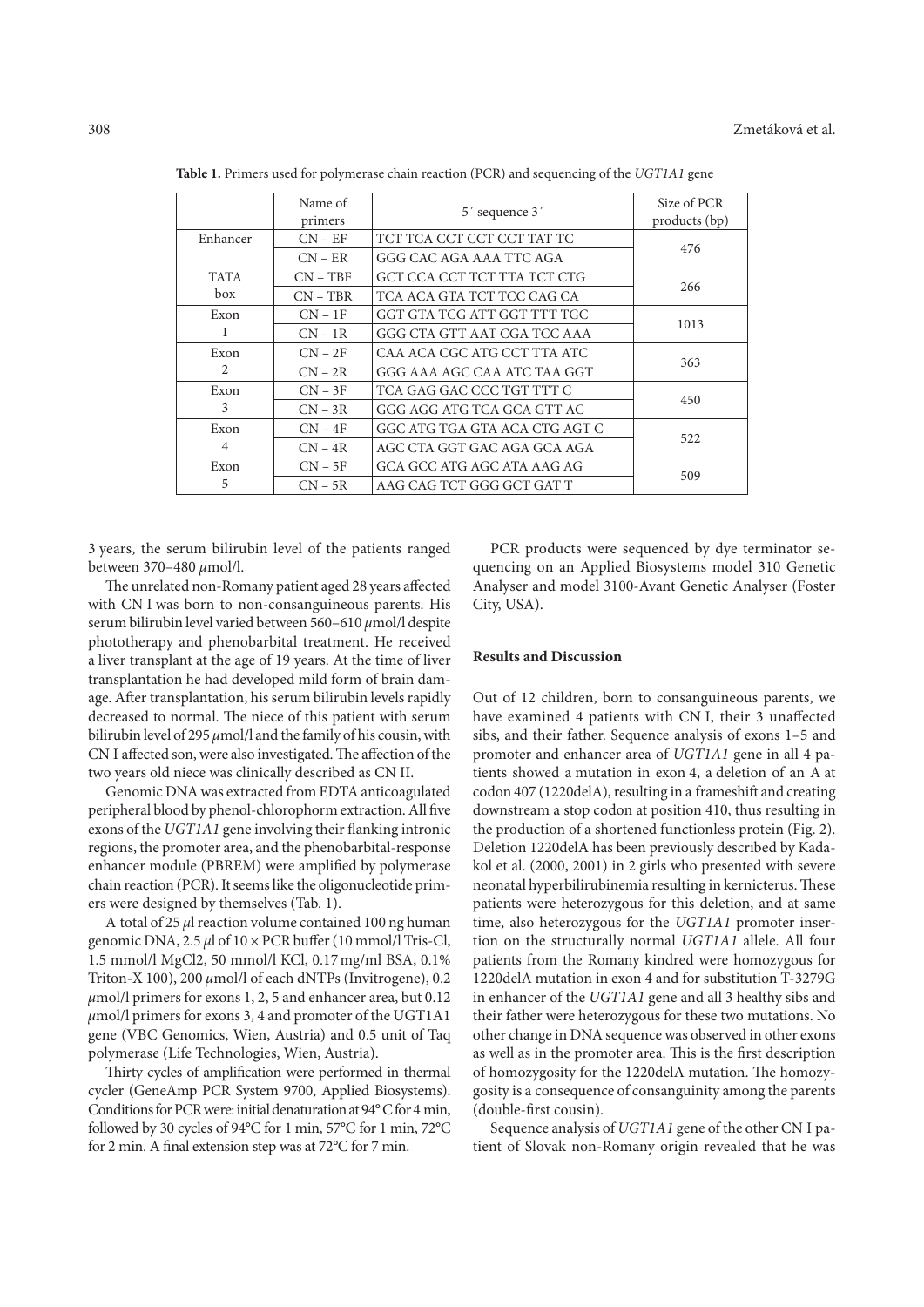

**Figure 2.** Schematic illustration of the *UGT1A1* gene and of the encoded protein B-UGT with indicated positions of the identified mutations and of the functional domains.

heterozygous for 2 different deletions in exons 1 and 4, and at the same time, heterozygous for the *UGT1A1* promoter insertion  $A(TA)_{6}TAA/ A(TA)_{7}TAA$  and homozygote for enhancer substitution T-3279G. In the exon 4 the 1220delA mutation was present, and in exon 1 another deletion of 2bp (AG) at codon 239 (717-718delAG). The translational effect of this mutation caused a premature truncation of the B-UGT protein due to frameshift, and created a stop codon TAA at position 247 (Fig. 2). The mutation 717-718delAG was previously described both in patients with CN I in homozygous state (Kadakol et al. 2000) and in patients with CN II in heterozygous state, together with two different missense mutations, also in heterozygous state (Iolascon et al. 2000; Kadakol et al. 2000; Maruo et al. 2003). However, in our study, this is the first description of heterozygozity for two different deletions of the *UGT1A1* gene in a CN I patient. Our results confirm that the promoter variant  $(TA)_7$  is in cis phase with 717-718delAG (Iolascon et al. 2000), and the  $(TA)_6$  variant is in cis with 1220delA mutation (Kadakol et al. 2001). The CN II affected niece of our CN I non-Romany patient was heterozygote for deletion 717-718delAG and homozygote for promoter insertion and enhancer substitution T-3279G. The two months old son of the cousin of the non-Romany CN I patient was clinically diagnosed as CN I. He was homozygote for each of mutations 717-718delAG,  $A(TA)<sub>7</sub>TAA$ , and T-3279G. His non-consanguineous parents were found heterozygous for this deletion. The father was homozygote also for both  $A(TA)_{7}TAA$  and T-3279G mutations, and the mother was homozygote for T-3279G, but heterozygote for promoter insertion.

Phenobarbital-response enhancer module (PBREM) of the *UGT1A1* gene lies 3 kb upstream the TATA box and contains 6 different single nucleotide polymorphisms (Innocenti et al. 2002; Sugatani et al. 2002). Sequencing of the PBREM and TA variants in the promoter region in our CN I patients with 1220delA mutation revealed a very rare haplotype (AT-GCAG at base positions -3440, -3401, -3279, -3177, -3175, -3156). Its frequency in Caucasions was estimated 0.02 by Innocenti et al. (2002). This finding suggests that 1220delA mutation in non-Romany patient has common origin with that observed in the Romany family, in spite of the fact that both families originate from ethnically different populations (Roms *vs.* non-Romany Slovaks).

In humans, CN I is a rare autosomal recessive disorder, which was first described in 1952, and is often found in children of consanguineous parents. Here we described for the first time the *UGT1A1* gene mutations in Slovak patients with CN I. Four Romany CN I patients, siblings from a consanguineous family, were all homozygous for 1220delA, and their three healthy sibs and father were heterozygous for this mutation. One non-Romany Slovak patient was a compound heterozygote for two different deletions – 1220delA and 717-718delAG – and also heterozygote for a TA promoter variant and homozygote for enhancer substitution T-3279G. The son of his cousin was homozygote for deletion 717-718delAG, and also for TA promoter insertion and substitution T-3279G in the enhancer area. The niece of this non-Romany CN I patient with CN II was heterozygous for 717-718delAG mutation and homozygote for mutations in enhancer and promoter area too.

Coinheritance of the promoter and enhancer mutations with a mutation (717-718delAG) in the coding region of the *UGT1A1* gene is responsible for a CN II phenotype. Gilbert's mutation  $(A(TA)<sub>7</sub>TAA$  and T-3279G) can modify the *UGT1A1* mutation phenotype, by reducing the expression of the *UGT1A1* gene and so play a role in enhancing the pathogenic effect of the heterozygous coding mutation.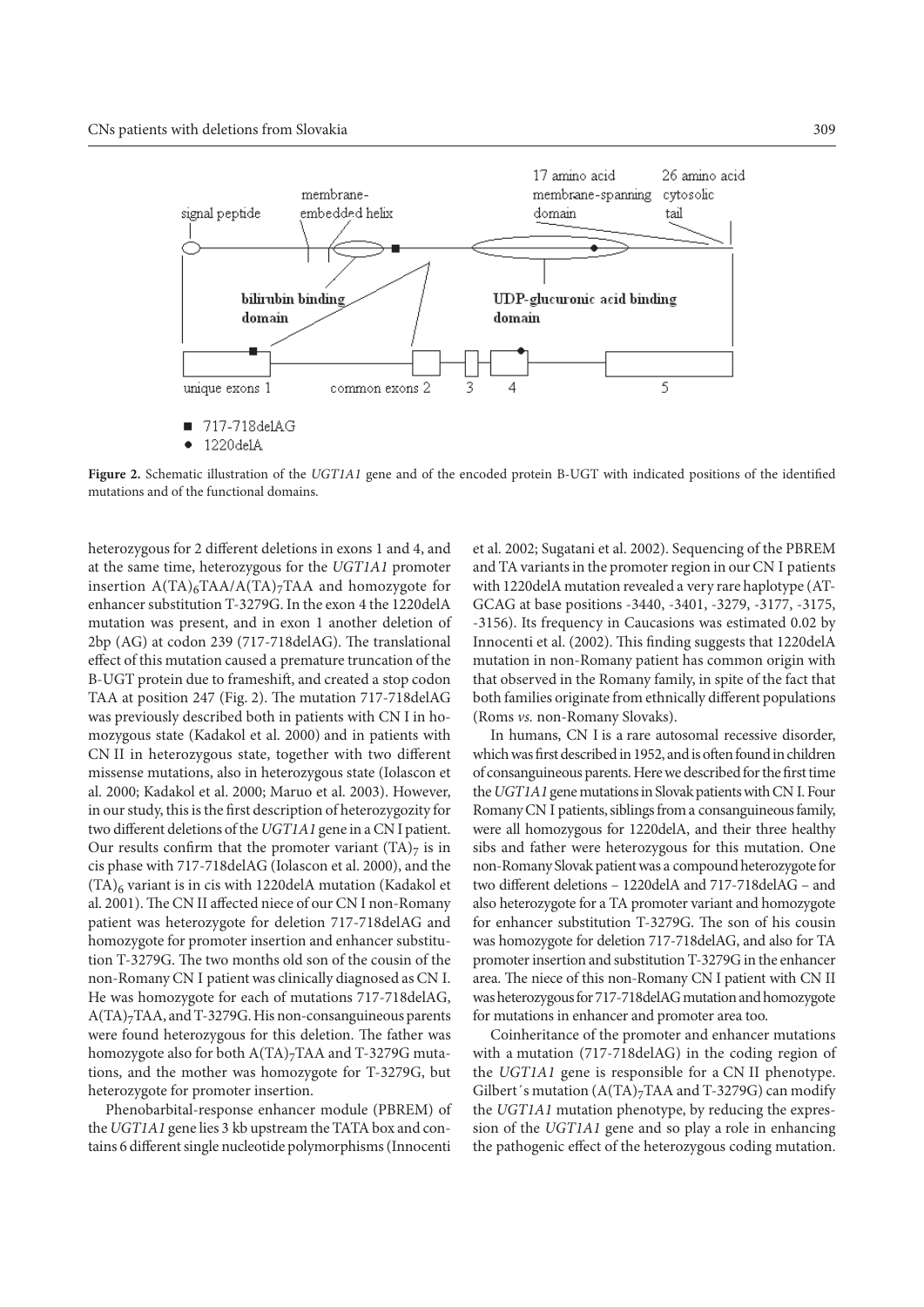**Acknowledgements.** We would like to thank Prof. Viera Kupčová, M. D. Eduard Šiška, and M. D. Jana Kosnáčová for their kind cooperation and help by providing the blood samples, and to Ildikó Szomolay for her technical assistance. This project was partially supported by Grant of Comenius University (grants No. 148/2003, 250/2004), and by grant of Ministry of Health No. 2005/4-DF-NsPBA-02.

## **References**

- Arias I. M. (1962): Chronic unconjugated hyperbilirubinemia without overt signs of hemolysis in adolescents and adults. J. Clin. Invest. **41**, 2233–2245
- Bosma P. J., Seppen J., Goldhoorn B., Bakker C., Oude Elferink R. P., Chowdhury J. R., Chowdhury N. R., Jansen P. L. (1994): Bilirubin UDP-glucuronosyltransferase 1 is the only relevant bilirubin glucuronidating isoform in man. J. Biol. Chem. **269**, 17960–17964
- Bosma P. J., Chowdhury J. R., Bakker C., Gantla S., de Boer A., Oostra B. A., Lindhout D., Tytgat G. N., Jansen P. L., Oude Elferink R. P., Roy Chowdhury N. (1995): The genetic basis of the reduced expression of bilirubin UDPglucuronosyltransferase 1 in Gilbert's syndrome. N. Engl. J. Med. **333**, 1171–1175
- Crigler J. F., Najjar V. A. (1952): Congenital familial nonhemolytic jaundice with kernicterus. Pediatrics **10**, 169–180
- Gong Q. H., Cho J. W., Huang T., Potter C., Gholami N., Basu N. K., Kubota S., Carvalho S., Pennington M. W., Owens I. S., Popescu N. C. (2001) : Thirteen UDP glucuronosyltransferase genes are encoded at the human UGT1 gene complex locus. Pharmacogenetics **11**, 357–368
- Innocenti F., Grimsley C., Das S., Ramirez J., Cheng C., Kuttab-Boulos H., Ratain M. J., Di Rienzo A. (2002): Haplotype structure of the UDP-glucuronosyltransferase 1A1 promoter in different ethnic groups. Pharmacogenetics **12**, 725–733
- Iolascon A., Meloni A., Coppola B., Rosatelli M. C. (2000): Crigler–Najjar syndrome type II resulting from three different mutations in the bilirubin uridine 5'-diphosphate-glucuronosyltransferase (UGT1A1) gene. J. Med. Genet. **37**, 712–713
- Kadakol A., Ghosh S. S., Sappal B. S., Sharma G., Chowdhury J. R., Chowdhury N. R. (2000): Genetic lesions of bilirubin uridine-diphosphoglucuronate glucuronosyl transferase (*UGT1A1*) causing Crigler–Najjar and Gilbert syndromes:

correlation of genotype to phenotype. Hum. Mutat. **16**, 297–306

- Kadakol A., Sappal B. S., Ghosh S. S., Lowenheim M., Chowdhury A., Chowdhury S., Santra A., Arias I. M., Chowdhury J. R., Chowdhury N. R. (2001): Interaction of coding region mutations and the Gilbert-type promoter abnormality of the *UGT1A1* gene causes moderate degrees of unconjugated hyperbilirubinaemia and may lead to neonatal kernicterus. J. Med. Genet. **38**, 244–249
- King C. D., Rios G. R., Green M. D., Tephly T. R. (2000): UDP-glucuronosyl-transferases. Curr. Drug Metab. **1**, 143–161
- Maruo Y., Serdaroglu E., Iwai M., Takahashi H., Mori A., Bak M., Calkavur S., Sato H., Takeuchi Y. (2003): A novel missense mutation of the bilirubin UDP-glucuronosyltransferase gene in a Turkish patient with Crigler–Najjar syndrome type 1. J. Pediatr. Gastroenterol. Nutr. **37**, 627–630
- Roy Chowdhury J., Novikoff P. M., Roy Chowdhury N., Novikoff A. B. (1985): Distribution of uridine diphosphoglucuronate glucuronosyl transferase in rat tissues. Proc. Natl. Acad. Sci. U.S.A. **82,** 2990–2994
- Seppen J., Bosma P. J., Goldhoorn B. G., Bakker C. T., Chowdhury J. R., Chowdhury N. R., Jansen P. L., Oude Elferink R. P. (1994): Discrimination between Crigler–Najjar type I and II by expression of mutant bilirubin uridine diphosphate-glucuronosyltransferase. J. Clin. Invest. **94**, 2385–2391
- Servedio V., d'Apolito M., Maiorano N., Minuti B., Torricelli F., Ronchi F., Zancan L., Perrotta S., Vajro P., Boschetto L., Iolascon A. (2005): Spectrum of UGT1A1 mutations in Crigler–Najjar (CN) syndrome patients: identification of twelve novel alleles and genotype-phenotype correlation. Hum. Mutat. **25**, 325–333
- Sugatani J., Yamakawa K., Yoshinari K., Machida T., Takagi H., Mori M., Kakizaki S., Sueyoshi T., Negishi M., Miwa M. (2002): Identification of a defect in the *UGT1A1* gene promoter and its association with hyperbilirubinemia. Biochem. Biophys. Res. Commun. **292**, 492–497
- van der Veere C. N., Sinaasappel M., McDonagh A. F., Rosenthal P., Labrune P., Odievre M., Fevery J., Otte J. B., McClean P., Burk G., Masakowski V., Sperl W., Mowat A. P., Vergani G. M., Heller K., Wilson J. P., Shepherd R., Jansen P. L. (1996): Current therapy for Crigler-Najjar syndrome type 1: report of a world registry. Hepatology **24**, 311–315

Final version accepted: November 30, 2007